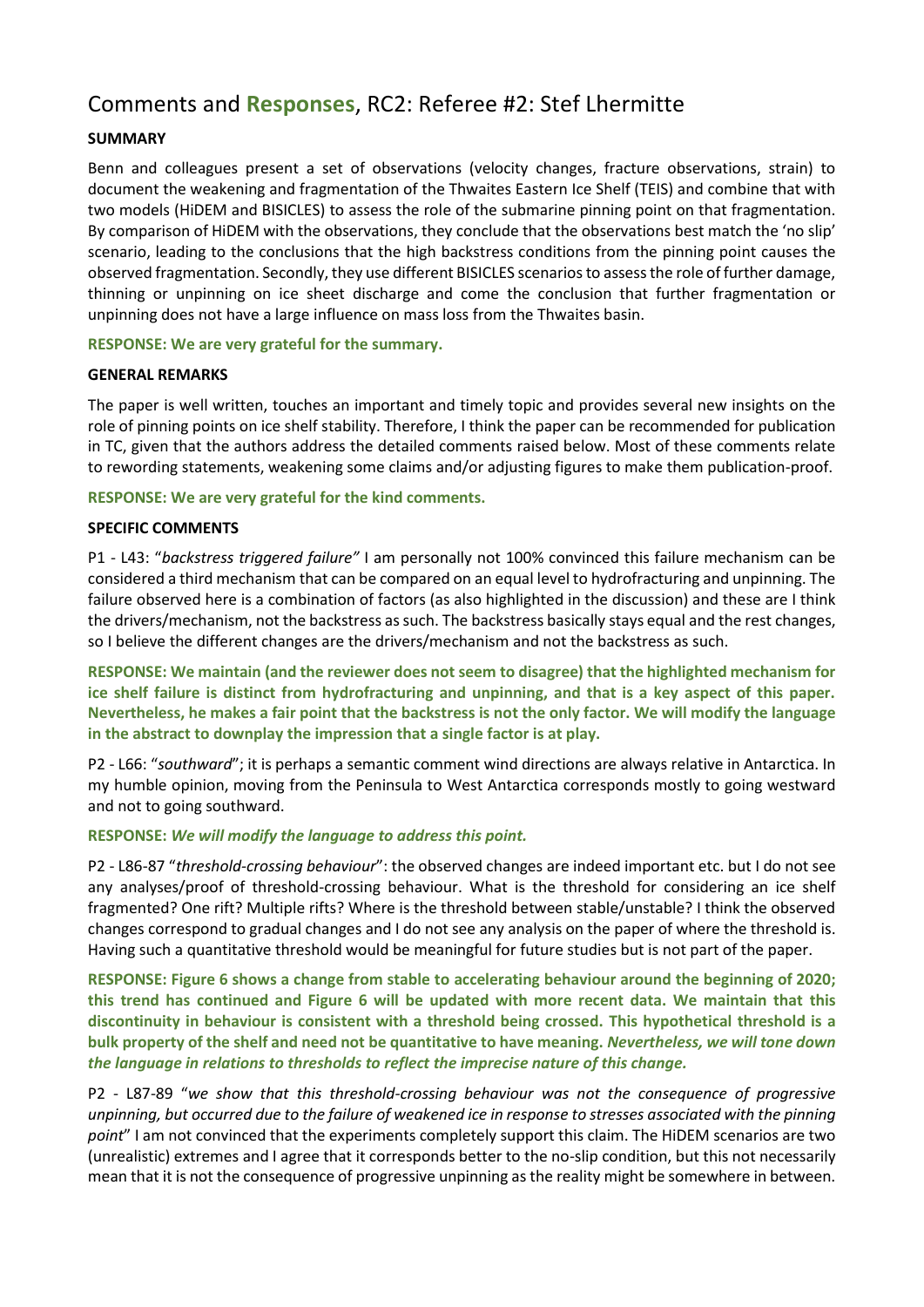**RESPONSE: Figure 5 shows the "failure of weakened ice" in detail. Further, it shows that ice on the pinned side of the shear margin slows down as the rift crosses the failure threshold. If pinning point weakening was important, this ice would be expected to speed-up. We maintain that this fully explains the behaviour with no need for weakening of the pinning point to be involved.** *We will make these points clearer in the text and discuss the relative importance of pinning point weakening.*

P3 - L 13: how are the different velocity data combined? Do the authors account for double counting some observations in the 6-12 day pairs?

**RESPONSE: The Sentinel-1 velocity observations are combined in different ways as explained on the preceding lines for different purposes (presented in Figures 2, 4, 5 and 6). Captions for the figures give more details about which combinations are used. Where velocity maps are averaged, we make no allowance for the fact that 12-days pairs coincide with two 6-day pairs as this would make no significant difference to the results.** *What is missing from the explanation is how noise filtering allows individual velocity maps to be combined and we will correct this omission.*

P3 – L16: Which REMA product? Mosaic or strips?

**RESPONSE: Mosaic.** *Will be clarified in the text.*

P3 – L41-42 "*that were calibrated against observed fracture and calving patterns on the 142 Greenlandic glacier Sermeq Kujalleq (Jakobshavns Isbrae)" Based on which study? Reference?* 

**RESPONSE: These calibrations are not yet published. They were conducted to calibrate the model for use in multiple investigations of failure dynamics at Thwaites Glacier. Jakobshaven Isbrae was used for the calibration because of the glacier's large ice thickness and the availability of remotely-sensed observations of calving.** 

P4 - L64 "*REMA tile*" which tile? Why tiles and not the mosaic? Could be clarified with better description of which data is being used (see also earlier comment).

**RESPONSE: The mosaic is delivered as a set of tiles. We refer to the tile covering TEIS because it allows us to be specific about the date.** *We will review all of the text around REMA to make sure it is all clear.*

Section 2.2: I miss a clear overview of the experiments being performed. E.g. there is no description of the HiDEM experiments (this is postponed to section 4.1), whereas there is a (difficult to follow) description of the BISICLES experiments. I would be very helpful for the reader to have a complete, uniform overview for the different HiDEM/BISICLES experiments (and their motivation) in section 2.2. Adding a table with the experiment settings would also increase readability/interpretability.

**RESPONSE:** *We will improve the overview of experiments by moving the description of HiDEM experiments to this section and clarifying the description of BISICLES experiments. We will add a table that summarizes the experiment settings for HiDEM and BISICLES, as suggested.*

P4 – L89-90 "That model lacks the skill" I guess the standalone model without inversion? If so, please clarify that, because it not clear where "that model" refers to. Additionally, what is meant by "*lacks the skill*"? Clarify.

**RESPONSE:** *We will clarify what is meant by the model lacking skill to simulate the acute fracture dynamics at TEIS. The model of Sun et al. (2016) attempts to evolve damage according to a simple relationship with local stress and damage advected from upstream, which proves too simplistic for to model TEIS and TWIT accurately.*

P4 – L97 "*simulation to 2100*" Not all time series in Fig 13 go to 2100. Some go further and others stop earlier.

**RESPONSE:** *We will ensure that all simulations run to 2116 (i.e. for 100 years).*

P5 – L27: "*above*" description of directions can be misleading. Is that above in figure direction or above in stream direction? Please use consequently directions relative to flow directions.

**RESPONSE:** *We will readily make this change.*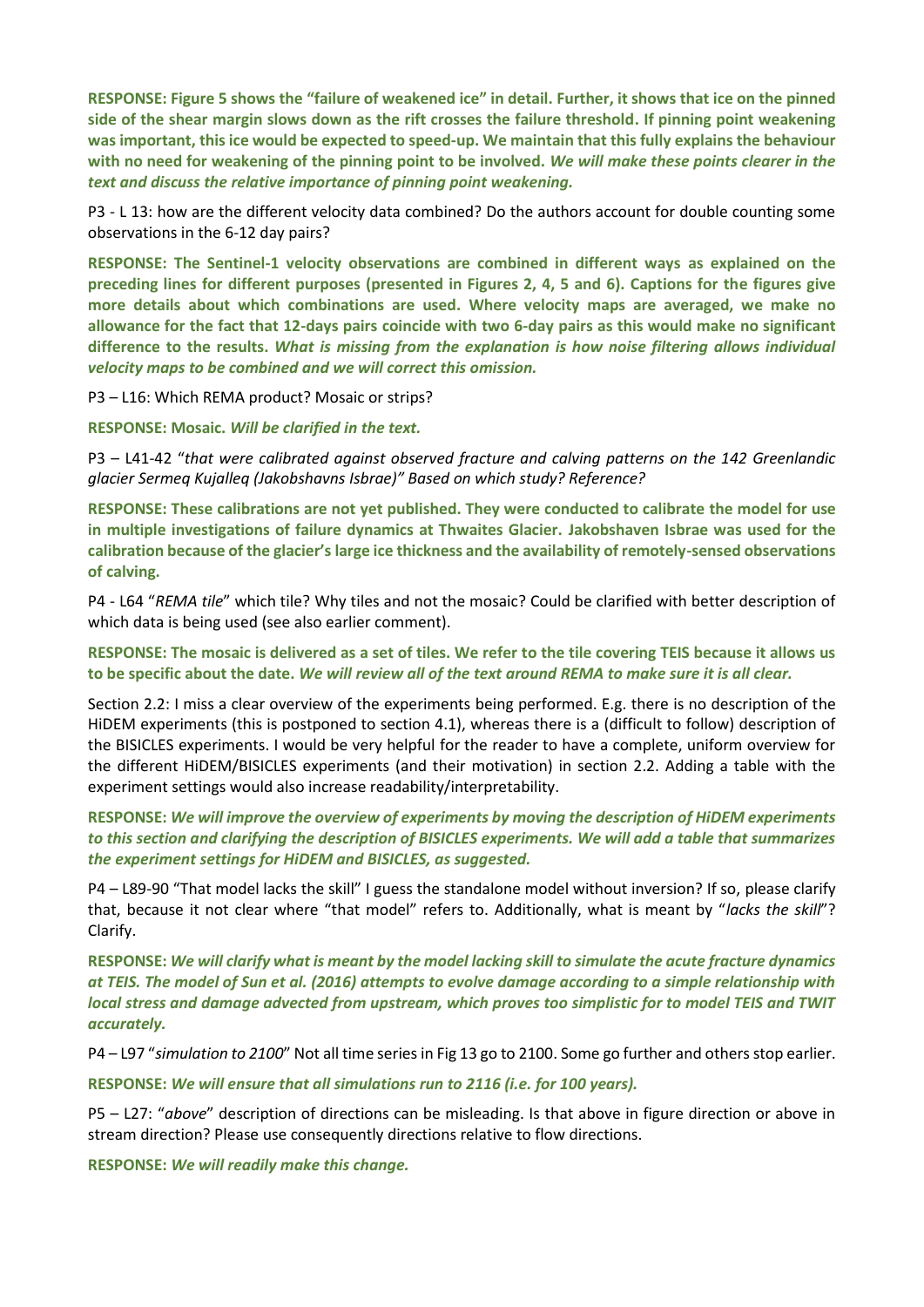Section 3.2 and Figure 3: I did find it not easy to see the described features in the panels. I would be helpful to indicate that on the respective panels and not only in the last panel.

**RESPONSE:** *We will readily make this change.*

P6 – L67+79 "*upglacier*" Not sure if this is correct English.

**RESPONSE: This term is used frequently (at least on this side of the pond!) and seems readily understandable to us. If the editorial team thinks it needs changing, we will find an alternative.**

P7 L20-27: should be part of the method section and the settings for HiDEM for these runs should be better explained (time period, friction, pinning points, etc).

**RESPONSE:** *This paragraph will be moved to Section 2.2 as mentioned in a previous response. We will provide further detail regarding HiDEM settings and will summarize the experiments run in a table.*

P7 – L30: "*baseline friction*" This implies in my opinion that there is friction and does not correspond to the earlier statement of "*progressive unpinning*".

**RESPONSE: We are using the term to mean something different – i.e. the first value from which we make changes.** *We will clarify the text to prevent this misunderstanding.*

Figure 8-10: it would be helpful for comparison if Fig-10 would be merged showing:

- on left panel: baseline friction condition of Fig. 8 (with fractures like in Fig.10 superimposed)
- on right panel: no slip condition of Fig. 9 (with fractures like in Fig.10 superimposed)

**RESPONSE: We agree with the reviewer that an alteration is needed to ease the comparison of the model outputs.** *We will combine the original figures 8, 9 and 10 into a single, multi-panel figure. We decided to include the fracture plot directly under the corresponding displacement plot to ease comparison between fracture and particle displacement magnitudes. It was decided to not overlay the fractures on the displacement plots because of the congestion in the amount of information being presented.*

P8 - L59: I wonder what the added value of Fig 11 is. It is not really used in the paper, except to show that BISICLES makes sense. Could be moved to the SM.

**RESPONSE: The purpose of Fig. 11 is to show that the observed speed up in TEIS can be explained by the introduction of a specific pattern of damage. This is what we mean by "The observed increase in speed in TEIS 363 between 2016 and 2020 can be reproduced in the model by minor changes in the basal traction and by a strip of damage coincident with the shear zone adjacent to the pinning point whose magnitude increases over time".** *We will rephrase that first sentence of that paragraph to make this more explicit.*

P8 - L88 Equations should be added as equations and not as part of the text.

**RESPONSE:** *We will make edits so that the equation is included as an equation on its own line of text.*

Fig. 13 + Section 5.3 is counterintuitive and differs in my opinion strongly from state-of-the-art. Why would the discharge in ice above flotation decrease with time to half of the initial values? This counters moreover the work of Hongju et. al. (https://tc.copernicus.org/articles/12/3861/2018/) which show a constant or increasing discharge of ice above flotation. This should be discussed in much more detail. This counterintuitive decrease, moreover, raises doubt about the validity of the claim that further damaging and/or unpinning will not have any significant impact on the future ice discharge. This would also imply the current buttressing effect of the ice shelf is negligible, which would surprise me.

**RESPONSE: Both reviewers commented on this. It occurs because our experiments simulate the reduction of the pinning point influence while the rest of the ice shelf remains close to present day conditions. The result is an initial acceleration followed by a gradual deceleration as the systems tends to a new equilibrium dependent on (for example) the buttressing provided by the ice shelf in the region of the present day grounding line. This is distinct from typical TG simulations (e.g. Hongju et al. (2018), as one reviewer mentions) that apply a melt rate sufficient to ablate the ice shelf substantially and prevent substantial future ice shelf formation.** *To allow the reader to relate our results to typical simulations, we*  have carried out and will present additional simulations, with a melt rate taken from Hongju et al. (2018).